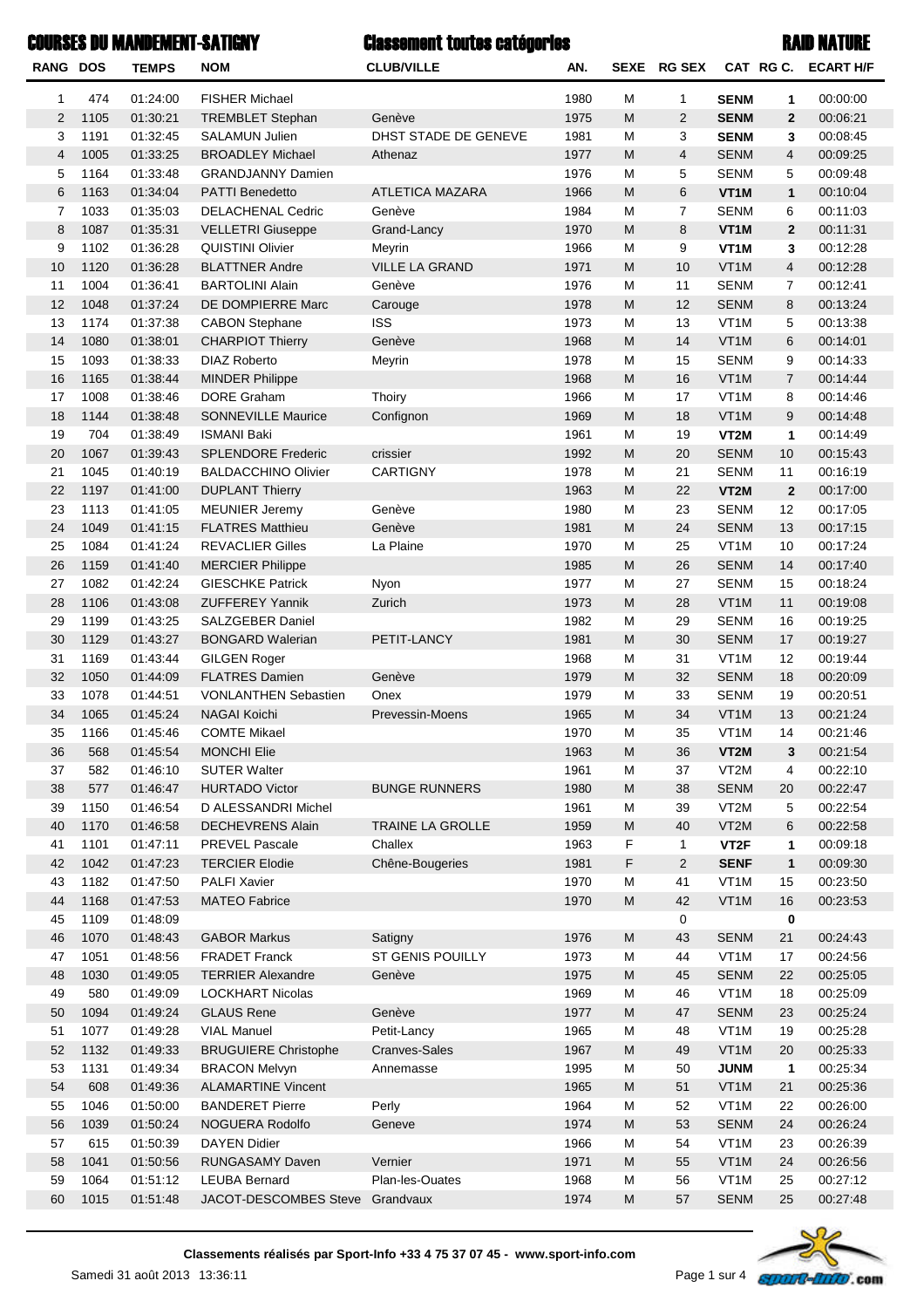# Classement toutes catégories RAID NATURECOURSES DU MANDEMENT-SATIGNY

| <b>RANG DOS</b> |              | <b>TEMPS</b>         | <b>NOM</b>                                   | <b>CLUB/VILLE</b>      | AN.          | SEXE                                                                                  | <b>RG SEX</b>  | CAT RG C.           |                | <b>ECART H/F</b>     |
|-----------------|--------------|----------------------|----------------------------------------------|------------------------|--------------|---------------------------------------------------------------------------------------|----------------|---------------------|----------------|----------------------|
| 61              | 1177         | 01:52:22             | <b>METAYER Philippe</b>                      |                        | 1965         | М                                                                                     | 58             | VT <sub>1</sub> M   | 26             | 00:28:22             |
| 62              | 626          | 01:52:51             | <b>DUCRET Isabelle</b>                       |                        | 1965         | $\mathsf F$                                                                           | 3              | VT1F                | $\mathbf{1}$   | 00:14:58             |
| 63              | 607          | 01:52:59             | <b>GUICHAUD Christophe</b>                   | <b>PERFORM CBS</b>     | 1969         | М                                                                                     | 59             | VT <sub>1</sub> M   | 27             | 00:28:59             |
| 64              | 1125         | 01:53:03             | <b>JOERG Philippe</b>                        | Troinex                | 1967         | M                                                                                     | 60             | VT <sub>1</sub> M   | 28             | 00:29:03             |
| 65              | 1160         | 01:53:51             | <b>MOREILLON David</b>                       |                        | 1976         | М                                                                                     | 61             | <b>SENM</b>         | 26             | 00:29:51             |
| 66              | 1026         | 01:53:57             | PEREIRA Ricardo                              | Divonne-les-Bains      | 1979         | M                                                                                     | 62             | <b>SENM</b>         | 27             | 00:29:57             |
| 67              | 1023         | 01:54:10             | <b>MULLER Patricia</b>                       | Plan-les-Ouates        | 1967         | F                                                                                     | 4              | VT <sub>1</sub> F   | $\mathbf 2$    | 00:16:17             |
| 68              | 645          | 01:54:25             | FENAROLI Pierangelo                          |                        | 1957         | M                                                                                     | 63             | VT2M                | $\overline{7}$ | 00:30:25             |
| 69              | 635          | 01:54:34             | <b>FANKHAUSER Olivier</b>                    | <b>AVULLY ACA</b>      | 1967         | М                                                                                     | 64             | VT <sub>1</sub> M   | 29             | 00:30:34             |
| 70              | 1066         | 01:54:41             | <b>SAILLEN Roger</b>                         | Sézenove               | 1971         | $\mathsf{M}% _{T}=\mathsf{M}_{T}\!\left( a,b\right) ,\ \mathsf{M}_{T}=\mathsf{M}_{T}$ | 65             | VT <sub>1</sub> M   | 30             | 00:30:41             |
| 71              | 1110         | 01:54:42             | FROIDEVAUX Cornelia                          | <b>Bernex</b>          | 1976         | F                                                                                     | 5              | <b>SENF</b>         | $\mathbf{2}$   | 00:16:49             |
| 72              | 561          | 01:54:50             | <b>BLASER Patrick</b>                        |                        | 1954         | M                                                                                     | 66             | VT2M                | 8              | 00:30:50             |
| 73              | 1055         | 01:54:54             | <b>AMBAUEN Pascal</b>                        | Zollikerberg           | 1975         | М                                                                                     | 67             | <b>SENM</b>         | 28             | 00:30:54             |
| 74              | 1062         | 01:55:13             | <b>FREITAG Christian</b>                     | Geneve                 | 1980         | $\mathsf{M}% _{T}=\mathsf{M}_{T}\!\left( a,b\right) ,\ \mathsf{M}_{T}=\mathsf{M}_{T}$ | 68             | <b>SENM</b>         | 29             | 00:31:13             |
| 75              | 1057         | 01:55:33             | <b>BILLON Thierry</b>                        | Plan-les-Ouates        | 1962         | М                                                                                     | 69             | VT <sub>2</sub> M   | 9              | 00:31:33             |
| 76              | 1099         | 01:55:44             | <b>METRAL Thierry</b>                        | Echenevex              | 1981         | M                                                                                     | 70             | <b>SENM</b>         | 30             | 00:31:44             |
| 77              | 621          | 01:55:46             | <b>MUNOZ Adolfo</b>                          |                        | 1965         | М                                                                                     | 71             | VT <sub>1</sub> M   | 31             | 00:31:46             |
| 78              | 596          | 01:55:58             | <b>MASSEE Ronald</b>                         |                        | 1971         | $\mathsf{M}% _{T}=\mathsf{M}_{T}\!\left( a,b\right) ,\ \mathsf{M}_{T}=\mathsf{M}_{T}$ | 72             | VT <sub>1</sub> M   | 32             | 00:31:58             |
| 79              | 1073         | 01:56:12             | <b>HOGENDIJK Sietse</b>                      | Corsier                | 1960         | М                                                                                     | 73             | VT <sub>2</sub> M   | 10             | 00:32:12             |
| 80              | 1126         | 01:56:13             | ANGULO Salomon                               | Sergy France           | 1961         | ${\sf M}$                                                                             | 74             | VT2M                | 11             | 00:32:13             |
| 81              | 1198         | 01:56:39             | <b>DUBOIS Gilles</b>                         |                        | 1964         | М                                                                                     | 75             | VT <sub>1</sub> M   | 33             | 00:32:39             |
| 82              | 1122         | 01:56:50             | <b>FRIES Bruno</b>                           | Carouge                | 1970         | M                                                                                     | 76             | VT <sub>1</sub> M   | 34             | 00:32:50             |
| 83              | 684          | 01:57:13             | <b>KOVACS Andre</b>                          |                        | 1974         | М                                                                                     | 77             | <b>SENM</b>         | 31             | 00:33:13             |
| 84              | 1115         | 01:57:36             | MINO Jean-francois                           | Carouge                | 1963         | ${\sf M}$                                                                             | 78             | VT2M                | 12             | 00:33:36             |
| 85              | 1108         | 01:57:41             | <b>COJAN Yann</b>                            | Gaillard               | 1978         | М                                                                                     | 79             | <b>SENM</b>         | 32             | 00:33:41             |
| 86              | 590          | 01:58:01             | <b>STRASSER Bruno</b>                        |                        | 1972         | M                                                                                     | 80             | VT <sub>1</sub> M   | 35             | 00:34:01             |
| 87              | 1035         | 01:58:07             | <b>GOVAERTS Olivier</b>                      | Gingins                | 1973         | М                                                                                     | 81             | VT <sub>1</sub> M   | 36             | 00:34:07             |
| 88              | 641          | 01:58:17             | PESCE Corrado                                | <b>NID</b>             | 1987         | M                                                                                     | 82             | <b>SENM</b>         | 33             | 00:34:17             |
| 89              | 695          | 01:58:54             | <b>BERNEY Frederic</b>                       |                        | 1976         | М                                                                                     | 83             | <b>SENM</b>         | 34             | 00:34:54             |
| 90              | 1019         | 01:58:56             | <b>MAGNIN Susanne</b>                        | Plan-les-Ouates        | 1968         | $\mathsf F$                                                                           | 6              | VT <sub>1</sub> F   | 3              | 00:21:03             |
| 91              | 1152         | 01:59:02             | <b>BRAUNERSREUTHER Vince</b>                 |                        | 1978         | M                                                                                     | 84             | <b>SENM</b>         | 35             | 00:35:02             |
| 92              | 1146         | 02:00:27             | <b>GAKUNDI Macharia</b>                      | <b>Bernex</b>          | 1977         | M                                                                                     | 85             | <b>SENM</b>         | 36             | 00:36:27             |
| 93              | 1153         | 02:00:33             |                                              |                        |              |                                                                                       | 0              |                     | 0              |                      |
| 94              | 1036         | 02:00:36<br>02:01:10 | <b>JEANTET Thierry</b><br><b>NESA Elena</b>  | Satigny                | 1967         | M                                                                                     | 86             | VT <sub>1</sub> M   | 37             | 00:36:36             |
| 95              | 1175         |                      |                                              | <b>STADE DE GENEVE</b> | 1962         | F                                                                                     | $\overline{7}$ | VT <sub>2</sub> F   | $\mathbf 2$    | 00:23:17             |
| 96              | 1092         | 02:01:54             | <b>COURRIER Sylvain</b>                      | <b>Meinier</b>         | 1966         | M                                                                                     | 87             | VT <sub>1</sub> M   | 38             | 00:37:54<br>00:38:27 |
| 97<br>98        | 601          | 02:02:27<br>02:03:36 | <b>ROLAND Andre</b><br><b>FILADORO Mario</b> | Geneve                 | 1963<br>1980 | М<br>M                                                                                | 88<br>89       | VT2M<br><b>SENM</b> | 13<br>37       |                      |
| 99              | 1081<br>1083 | 02:03:49             | <b>MERCKAERT Sandrine</b>                    | Genève                 | 1981         | F                                                                                     | 8              | <b>SENF</b>         | 3              | 00:39:36<br>00:25:56 |
| 100             | 1069         | 02:03:54             | DE LABOUCHERE Valentin                       | Genève                 | 1980         | M                                                                                     | 90             | <b>SENM</b>         | 38             | 00:39:54             |
| 101             | 1180         | 02:03:55             | <b>KELLER Mark</b>                           |                        | 1963         | М                                                                                     | 91             | VT2M                | 14             | 00:39:55             |
| 102             | 1058         | 02:03:56             | <b>BONVIN Alan</b>                           | SAXON                  | 1978         | M                                                                                     | 92             | <b>SENM</b>         | 39             | 00:39:56             |
| 103             | 1056         | 02:03:57             | <b>BENOIT Sebastien</b>                      | Bernex                 | 1983         | М                                                                                     | 93             | <b>SENM</b>         | 40             | 00:39:57             |
| 104             | 1017         | 02:04:15             | <b>LIBEREK Vincent</b>                       | Chêne-Bourg            | 1961         | M                                                                                     | 94             | VT2M                | 15             | 00:40:15             |
| 105             | 1178         | 02:04:36             | <b>METAYER Katia</b>                         |                        | 1970         | F                                                                                     | 9              | VT1F                | 4              | 00:26:43             |
| 106             | 1128         | 02:04:44             | <b>BOIXADER Georges</b>                      | CAROUGE                | 1970         | M                                                                                     | 95             | VT <sub>1</sub> M   | 39             | 00:40:44             |
| 107             | 1025         | 02:05:08             | <b>OESCHGER Martin</b>                       | Petit Lancy            | 1963         | М                                                                                     | 96             | VT2M                | 16             | 00:41:08             |
| 108             | 1149         | 02:05:09             | <b>THEODOLOR Serge</b>                       |                        | 1960         | M                                                                                     | 97             | VT2M                | 17             | 00:41:09             |
| 109             | 1059         | 02:05:09             | CHATELANAT John                              | Vessy                  | 1975         | М                                                                                     | 98             | <b>SENM</b>         | 41             | 00:41:09             |
| 110             | 1151         | 02:05:13             | ANTONUCCIO Alessandro                        |                        | 1975         | M                                                                                     | 99             | <b>SENM</b>         | 42             | 00:41:13             |
| 111             | 636          | 02:05:24             | VAN WELSENES Robert                          |                        | 1971         | М                                                                                     | 100            | VT1M                | 40             | 00:41:24             |
| 112             | 1076         | 02:05:41             | UYTTERSPROT Frederic                         | plan-les-ouates        | 1971         | M                                                                                     | 101            | VT <sub>1</sub> M   | 41             | 00:41:41             |
| 113             | 1024         | 02:05:54             | <b>WEBER Stephan</b>                         | Chêne-Bougeries        | 1964         | М                                                                                     | 102            | VT1M                | 42             | 00:41:54             |
| 114             | 1006         | 02:06:01             | <b>CARREL Olivier</b>                        | Perly                  | 1963         | M                                                                                     | 103            | VT2M                | 18             | 00:42:01             |
| 115             | 1054         | 02:06:07             | SURET Jocelyn                                | Peillonnex             | 1967         | М                                                                                     | 104            | VT1M                | 43             | 00:42:07             |
| 116             | 1183         | 02:06:34             | <b>PIRES Arthur</b>                          |                        | 1958         | M                                                                                     | 105            | VT2M                | 19             | 00:42:34             |
| 117             | 1089         | 02:06:36             | <b>BAILLIF Romain</b>                        | CESSY                  | 1983         | М                                                                                     | 106            | <b>SENM</b>         | 43             | 00:42:36             |
| 118             | 1196         | 02:06:57             | <b>INGENITO Patrick</b>                      |                        | 1966         | M                                                                                     | 107            | VT <sub>1</sub> M   | 44             | 00:42:57             |
| 119             | 1010         | 02:07:20             | <b>FULD Pascal</b>                           | Vessy                  | 1964         | М                                                                                     | 108            | VT1M                | 45             | 00:43:20             |
| 120             | 1172         | 02:07:20             | NAERO Raggy                                  |                        | 1954         | M                                                                                     | 109            | VT2M                | 20             | 00:43:20             |

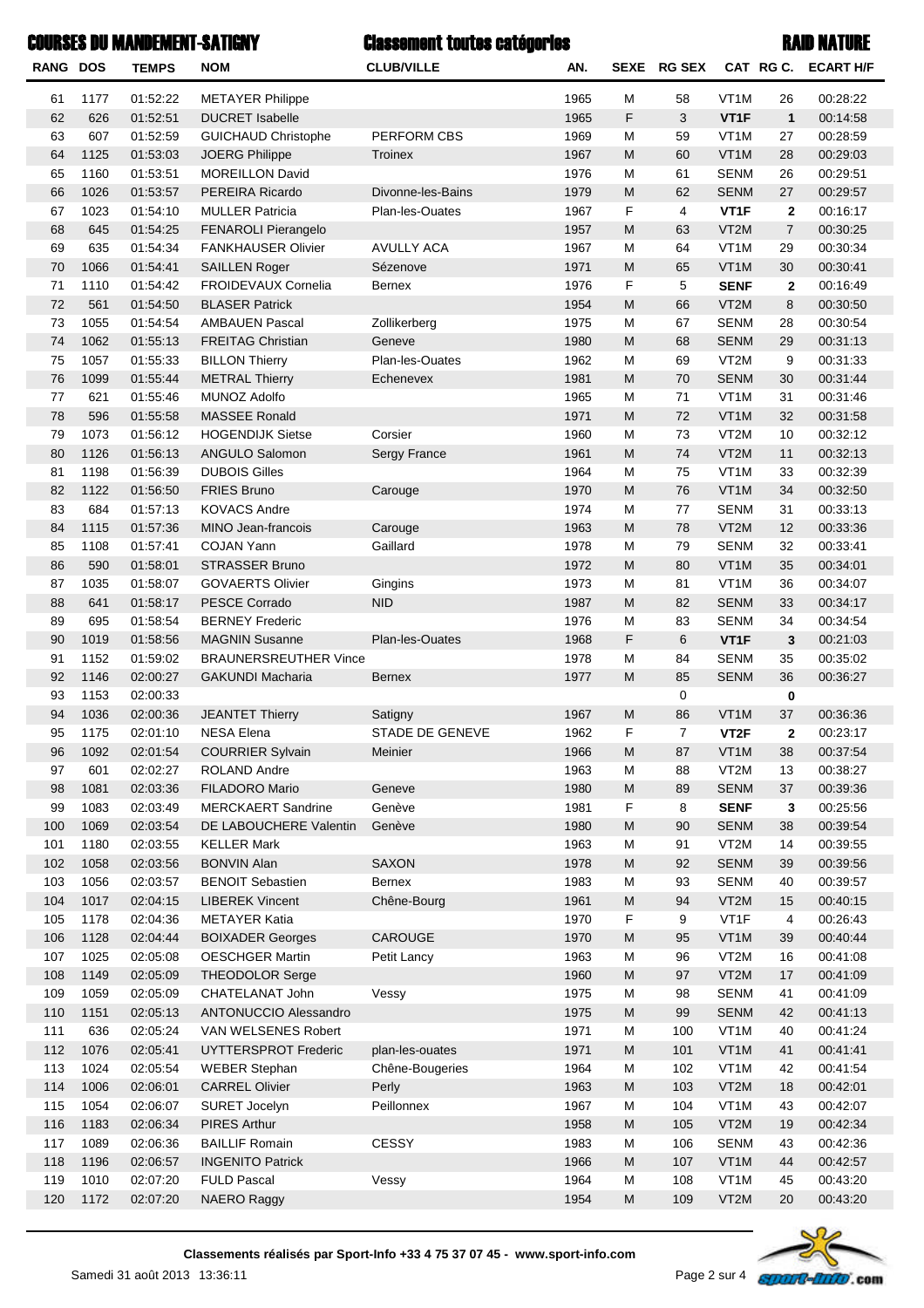| <b>COURSES DU MANDEMENT-SATIGNY</b> |      |              |                                 | <b>Classement toutes catégories</b> |      |                                                                                                            |             |                   |                | <b>RAID NATURE</b>  |
|-------------------------------------|------|--------------|---------------------------------|-------------------------------------|------|------------------------------------------------------------------------------------------------------------|-------------|-------------------|----------------|---------------------|
| RANG DOS                            |      | <b>TEMPS</b> | <b>NOM</b>                      | <b>CLUB/VILLE</b>                   | AN.  |                                                                                                            | SEXE RG SEX |                   |                | CAT RG C. ECART H/F |
| 121                                 | 1158 | 02:07:36     | RATTRAY Adam                    | <b>ACHIEVERS</b>                    | 1967 | м                                                                                                          | 110         | VT <sub>1</sub> M | 46             | 00:43:36            |
| 122                                 | 1021 | 02:07:39     | <b>MARTIN Claude</b>            | Meyrin                              | 1964 | M                                                                                                          | 111         | VT <sub>1</sub> M | 47             | 00:43:39            |
| 123                                 | 1155 | 02:07:40     | <b>SCHACHNER Corinne</b>        |                                     | 1965 | F                                                                                                          | 10          | VT1F              | 5              | 00:29:47            |
| 124                                 | 1074 | 02:08:07     | <b>RODGER Lindsey</b>           | Geneve                              | 1985 | F                                                                                                          | 11          | <b>SENF</b>       | 4              | 00:30:14            |
| 125                                 | 1185 | 02:08:20     | <b>ESKENAZI Marc</b>            |                                     | 1978 | M                                                                                                          | 112         | <b>SENM</b>       | 44             | 00:44:20            |
| 126                                 | 1121 | 02:08:33     | FONTANET Robert-pascal          | Anières                             | 1951 | M                                                                                                          | 113         | VT3M              | $\mathbf{1}$   | 00:44:33            |
| 127                                 | 1095 | 02:08:40     | HUMAIR Jean-paul                | Grand-Lancy                         | 1960 | M                                                                                                          | 114         | VT2M              | 21             | 00:44:40            |
| 128                                 | 575  | 02:08:53     | <b>PROGIN Christian</b>         |                                     | 1962 | M                                                                                                          | 115         | VT2M              | 22             | 00:44:53            |
| 129                                 | 658  | 02:09:15     | ZEBERT Soumaila                 |                                     | 1975 | F                                                                                                          | 12          | <b>SENF</b>       | 5              | 00:31:22            |
| 130                                 | 1043 | 02:09:39     | ZABALA JIMENEZ Miguel An Genève |                                     | 1992 | M                                                                                                          | 116         | <b>SENM</b>       | 45             | 00:45:39            |
| 131                                 | 1112 | 02:09:40     | <b>MEKONEN Alexa</b>            | Founex                              | 1988 | F                                                                                                          | 13          | <b>SENF</b>       | 6              | 00:31:47            |
| 132                                 | 1176 | 02:09:49     | <b>CHATTON Laurence</b>         | <b>STADE DE GENEVE</b>              | 1961 | F                                                                                                          | 14          | VT <sub>2</sub> F | 3              | 00:31:56            |
| 133                                 | 1012 | 02:10:02     | <b>GORDON Neil</b>              | Prevessin-Moens                     | 1967 | M                                                                                                          | 117         | VT <sub>1</sub> M | 48             | 00:46:02            |
| 134                                 | 524  | 02:10:32     | <b>ROUAUX Richard</b>           | <b>TPG RUNNING</b>                  | 1971 | M                                                                                                          | 118         | VT <sub>1</sub> M | 49             | 00:46:32            |
| 135                                 | 1007 | 02:11:08     | <b>CORBAT Yves</b>              | Andilly                             | 1962 | M                                                                                                          | 119         | VT2M              | 23             | 00:47:08            |
| 136                                 | 1111 | 02:11:08     | <b>GROHAN Eddy</b>              | La roche sur Foron                  | 1967 | M                                                                                                          | 120         | VT <sub>1</sub> M | 50             | 00:47:08            |
| 137                                 | 1107 | 02:11:45     | <b>ATKINS Edward</b>            | Geneve                              | 1972 | M                                                                                                          | 121         | VT <sub>1</sub> M | 51             | 00:47:45            |
| 138                                 | 1167 | 02:11:51     | PITETTI Jean Luc                | <b>CMU-UNIVERSITE GENEVE</b>        | 1972 | M                                                                                                          | 122         | VT <sub>1</sub> M | 52             | 00:47:51            |
| 139                                 | 1186 | 02:12:20     | <b>MENOUD Denis</b>             |                                     | 1967 | M                                                                                                          | 123         | VT <sub>1</sub> M | 53             | 00:48:20            |
| 140                                 | 1187 | 02:12:21     | <b>AVON Patrick</b>             |                                     | 1975 | M                                                                                                          | 124         | <b>SENM</b>       | 46             | 00:48:21            |
| 141                                 | 1097 | 02:13:07     | <b>LAUBSCHER Daniel</b>         | Cheseaux-sur-Lausanne               | 1952 | M                                                                                                          | 125         | VT3M              | $\mathbf{2}$   | 00:49:07            |
| 142                                 | 1154 | 02:13:13     | <b>YERLY Jacques</b>            | SIG                                 | 1961 | M                                                                                                          | 126         | VT2M              | 24             | 00:49:13            |
| 143                                 | 632  | 02:13:13     | <b>FRIEDLI Daniel</b>           | SIG                                 | 1959 | M                                                                                                          | 127         | VT2M              | 25             | 00:49:13            |
| 144                                 | 1100 | 02:13:22     | <b>OTERO</b> Miguel             | Genève                              | 1981 | M                                                                                                          | 128         | <b>SENM</b>       | 47             | 00:49:22            |
| 145                                 | 468  | 02:13:39     | <b>WICHT Marie</b>              |                                     | 1961 | F                                                                                                          | 15          | VT <sub>2</sub> F | 4              | 00:35:46            |
| 146                                 | 1145 | 02:14:19     | <b>SCHONENBERGER Paul</b>       |                                     | 1960 | $\mathsf{M}% _{T}=\mathsf{M}_{T}\!\left( a,b\right) ,\ \mathsf{M}_{T}=\mathsf{M}_{T}\!\left( a,b\right) ,$ | 129         | VT2M              | 26             | 00:50:19            |
| 147                                 | 466  | 02:14:44     | <b>WICHT Denis</b>              |                                     | 1934 | M                                                                                                          | 130         | VT3M              | 3              | 00:50:44            |
| 148                                 | 1086 | 02:15:07     | <b>THIEBAUD Serge</b>           | Genève                              | 1971 | M                                                                                                          | 131         | VT <sub>1</sub> M | 54             | 00:51:07            |
| 149                                 | 628  | 02:15:16     | <b>ELZINGRE Yves</b>            | <b>TPG RUNNING</b>                  | 1963 | M                                                                                                          | 132         | VT2M              | 27             | 00:51:16            |
| 150                                 | 1173 | 02:15:46     | PUSTERLA A Maria                | <b>PERFORM</b>                      | 1959 | F                                                                                                          | 16          | VT <sub>2</sub> F | 5              | 00:37:53            |
| 151                                 | 1088 | 02:15:58     | <b>BACHELIN Dimitris</b>        | Bellevue                            | 1976 | M                                                                                                          | 133         | <b>SENM</b>       | 48             | 00:51:58            |
| 152                                 | 1194 | 02:16:11     | <b>EUGSTER Carlos</b>           |                                     | 1971 | M                                                                                                          | 134         | VT <sub>1</sub> M | 55             | 00:52:11            |
| 153                                 | 1075 | 02:17:02     | <b>STAUB Christian</b>          | Aïre                                | 1954 | М                                                                                                          | 135         | VT2M              | 28             | 00:53:02            |
| 154                                 | 585  | 02:17:23     | <b>BRAND Stephanie</b>          | <b>PERFORM CBS</b>                  | 1973 | F                                                                                                          | 17          | VT <sub>1</sub> F | 6              | 00:39:30            |
| 155                                 | 586  | 02:17:23     | DAVET Yves                      | <b>PERFORM</b>                      | 1964 | М                                                                                                          | 136         | VT1M              | 56             | 00:53:23            |
| 156                                 | 1143 | 02:18:18     | <b>PETER Nathalie</b>           | Collonge-Bellerive                  | 1961 | F                                                                                                          | 18          | VT <sub>2</sub> F | 6              | 00:40:25            |
| 157                                 | 1040 | 02:18:20     | <b>PAC Valerie</b>              | Chêne-Bourg                         | 1965 | F                                                                                                          | 19          | VT1F              | 7              | 00:40:27            |
| 158                                 | 1192 | 02:18:50     | <b>KURSNER Stephane</b>         |                                     | 1967 | ${\sf M}$                                                                                                  | 137         | VT <sub>1</sub> M | 57             | 00:54:50            |
| 159                                 | 622  | 02:19:03     | <b>BONTORNO Sebastiano</b>      |                                     | 1970 | М                                                                                                          | 138         | VT <sub>1</sub> M | 58             | 00:55:03            |
| 160                                 | 1003 | 02:19:19     | <b>BANJARA Shankar</b>          | Genève                              | 1977 | ${\sf M}$                                                                                                  | 139         | <b>SENM</b>       | 49             | 00:55:19            |
| 161                                 | 1034 | 02:19:19     | FRANCISCO Antonio R             | Satigny                             | 1967 | М                                                                                                          | 140         | VT <sub>1</sub> M | 59             | 00:55:19            |
| 162                                 | 1038 | 02:19:19     | <b>NESURINI Massimo</b>         | St-George                           | 1973 | M                                                                                                          | 141         | VT <sub>1</sub> M | 60             | 00:55:19            |
| 163                                 | 1014 | 02:19:20     | <b>HAREK Hayette</b>            | Genève                              | 1982 | F                                                                                                          | 20          | <b>SENF</b>       | 7              | 00:41:27            |
| 164                                 | 1090 | 02:19:22     | <b>CHIARI Massimo</b>           | Lausanne                            | 1963 | ${\sf M}$                                                                                                  | 142         | VT2M              | 29             | 00:55:22            |
| 165                                 | 1188 | 02:19:24     | <b>SCHWAB Alexandre</b>         |                                     | 1989 | М                                                                                                          | 143         | <b>SENM</b>       | 50             | 00:55:24            |
| 166                                 | 1032 | 02:19:25     | <b>CHEVRIER Philippe</b>        | Satigny                             | 1960 | ${\sf M}$                                                                                                  | 144         | VT2M              | 30             | 00:55:25            |
| 167                                 | 1117 | 02:20:19     | <b>TERRAPON Patrick</b>         | Veyrier                             | 1965 | М                                                                                                          | 145         | VT1M              | 61             | 00:56:19            |
| 168                                 | 1162 | 02:20:35     | <b>ZANNI David</b>              |                                     | 1969 | ${\sf M}$                                                                                                  | 146         | VT1M              | 62             | 00:56:35            |
| 169                                 | 1028 | 02:20:56     | <b>RICCA Christophe</b>         | Avully                              | 1974 | М                                                                                                          | 147         | <b>SENM</b>       | 51             | 00:56:56            |
| 170                                 | 1124 | 02:21:00     | <b>HUGLI Anick</b>              | belmont-sur-Lausanne                | 1963 | F                                                                                                          | 21          | VT <sub>2</sub> F | $\overline{7}$ | 00:43:07            |
| 171                                 | 1027 | 02:21:24     | RACHER Keith                    | St Genis Pouilly                    | 1972 | М                                                                                                          | 148         | VT <sub>1</sub> M | 63             | 00:57:24            |
| 172                                 | 1114 | 02:21:41     | <b>MINO Valerie</b>             | Carouge                             | 1965 | F                                                                                                          | 22          | VT <sub>1</sub> F | 8              | 00:43:48            |
| 173                                 | 1104 | 02:23:21     | <b>SCHENK Philippe</b>          | Chêne bougeries                     | 1960 | М                                                                                                          | 149         | VT2M              | 31             | 00:59:21            |
| 174                                 | 1193 | 02:24:12     | <b>SCHUREK Andreas</b>          | <b>PERFORM</b>                      | 1966 | ${\sf M}$                                                                                                  | 150         | VT1M              | 64             | 01:00:12            |
| 175                                 | 599  | 02:24:24     | PASSOLA Jordi                   |                                     | 1969 | М                                                                                                          | 151         | VT <sub>1</sub> M | 65             | 01:00:24            |
| 176                                 | 1123 | 02:24:26     | <b>HUGLI Jean-marc</b>          | Belmont-sur-lausanne                | 1954 | M                                                                                                          | 152         | VT2M              | 32             | 01:00:26            |
| 177                                 | 1072 | 02:25:39     | HOGENDIJK Marjolaine            | Corsier                             | 1962 | F                                                                                                          | 23          | VT <sub>2</sub> F | 8              | 00:47:46            |
| 178                                 | 1044 | 02:26:29     | <b>BALDACCHINO Karine</b>       | <b>CARTIGNY</b>                     | 1973 | F                                                                                                          | 24          | VT1F              | 9              | 00:48:36            |
| 179                                 | 671  | 02:28:02     | <b>BLANC Mariana</b>            |                                     | 1961 | F                                                                                                          | 25          | VT <sub>2</sub> F | 9              | 00:50:09            |



180 1013 02:29:00 GUITAUT Benoit St Julien en Gvs 52 1974 M 153 SENM 52 01:05:00